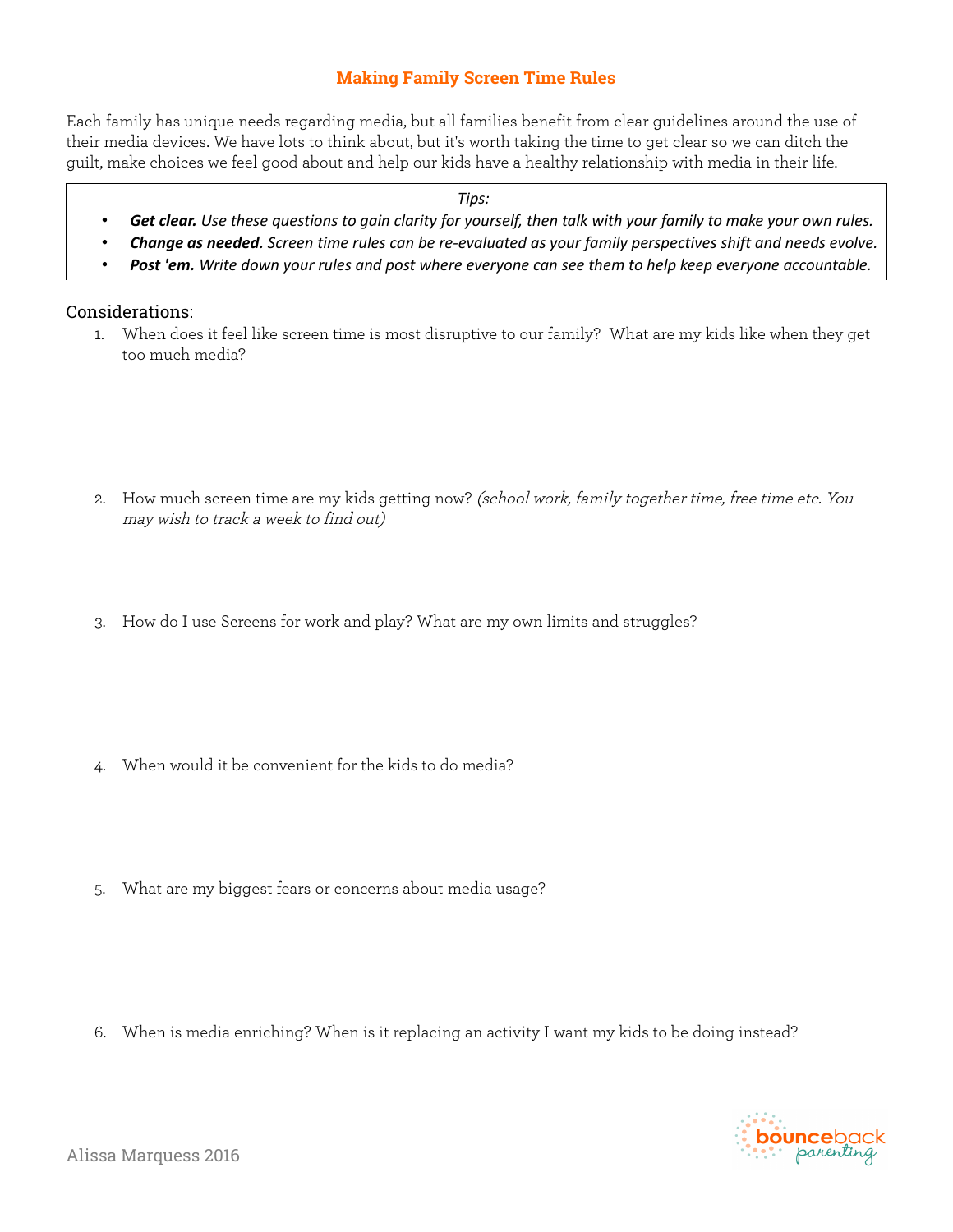# **Making Family Screen Time Rules**

## Setting Clear Expectations:

Examples in parentheses are not prescriptions, just ideas to get you thinking – what works for your family?

- 1. What constitutes screen time in your family? Which devices are used, and which are off limits for kids? List each device, how it can be used (i.e. - Tablet: for educational use only - no games. Mom's phone: totally at her discretion, only YouTube Kids, TV: PS3, Netflix...)
- 2. When are absolute no-screen times of day or events? (before school, at the table, when saying hello/goodbye etc. Use your answer above about 'when media is most disruptive' as well as you r family values to make choices about this.)

3. When are screens allowed?

- 4. When will you make exceptions? (travel, sickness, homework etc...)
- 5. What must be completed before screen time? (chores, homework, outside play etc.)
- 6. Where can devices be used? How will I monitor this activity? (devices in bedrooms? behind a closed door? age dependent? require password access? etc.)